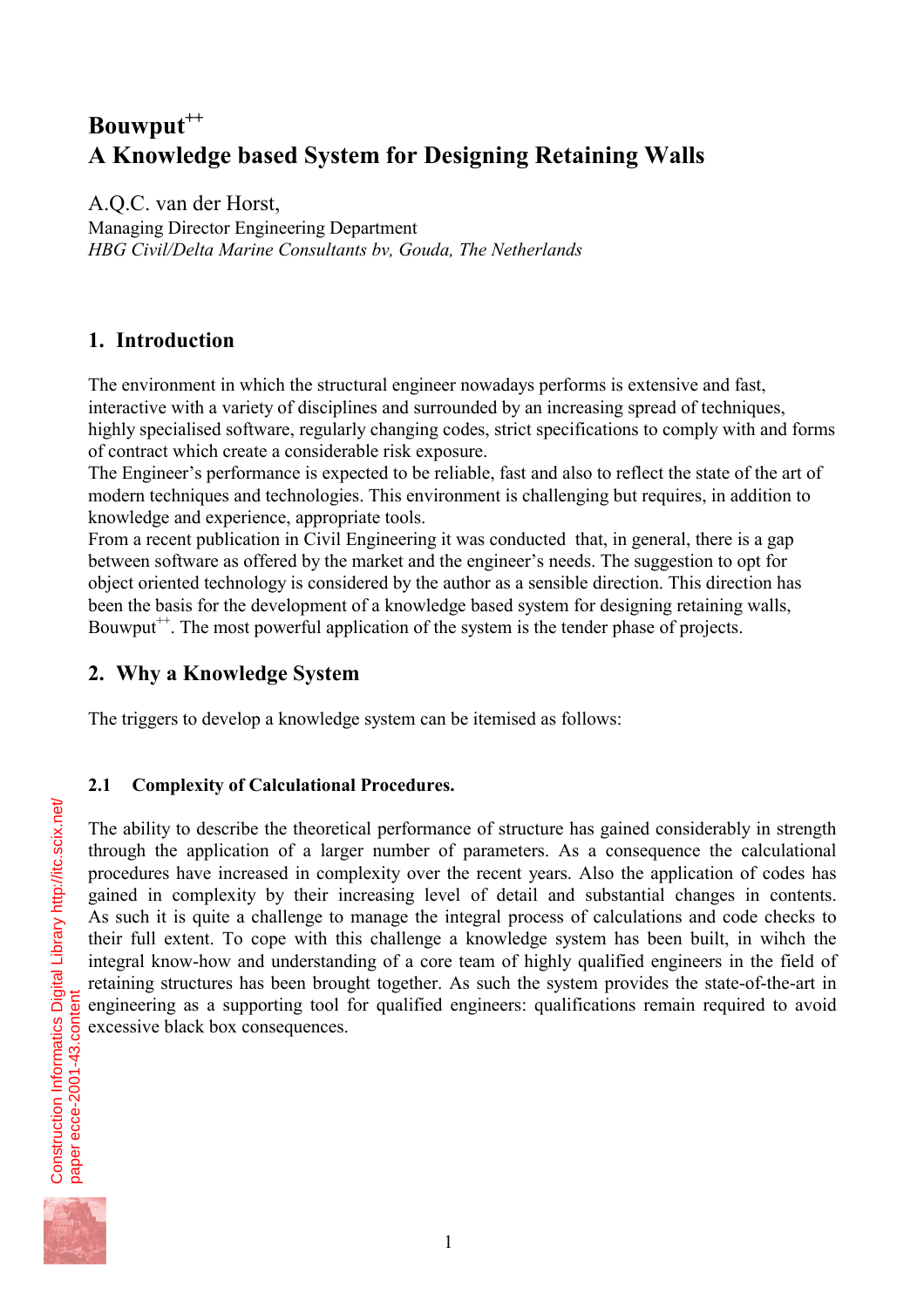#### **2.2 Risk Control**

HBG Civil operates in the contractor's sector of the market in heavy civil engineering. As such substantial efforts are spent in the tendering process. During tenders last minute changes often occur: addenda to technical specifications, last minute offers from suppliers, not fully transparent with the invitation to bid and last minute optimisations. Many changes do require redesign to check compliance with the specifications, especially for design-construct tenders. Due to the strongly increased level of detail of specifications, regulations and codes, last minute changes do create a risk: as the available time is limited, a full redesign is normally not feasible. What is understood to be the governing case is checked and the full proof of compliance is shifted to the detailed design phase. This risk exposure can be managed and brought back to acceptable levels by the knowledge system as changes can be processed to their full extent and as such all consequences can be assessed by the fast performance of the system where detailed levels of calculations are combined with code checks, and in-house design rules.

#### **2.3 Quality of Conceptual Design**

There are two aspects of importance with support the increase of conceptual design quality which has been experienced with the system:

2.2.1 Strongly Reduced Process Time

Due to the home made pre- and post processors the required time to fully develop a concept is strongly reduced. As a consequence there is more time available to seek opportunities, the core activity of any tender.

2.2.2 Standardisation of Concepts and Details

Given HBG Civil's position in the market of heavy civil engineering, retaining structures often occur. As such a large variety of concepts and details have been developed over the years. Management, throughout the whole organisation, of the gained know-how and experience is complex. New projects have triggered the development of concepts and details which could have been drained from the past or, based on previous experience, which were not preferred for future application. A wide and deep investigation of preferred options has been carried out throughout the organisation and has been brought in the system as internal standards. As additional spin-off the information exchange between disciplines involved in the tender has become more precise and more unambiguous by the standardisation.

#### **2.3 Quality of Design Reports**

On the input side gross error checks have been incorporated in the system for a variety of parameters. As the analysis, criterion checks and reporting follow, a strict protocol according the present state-of-the-art, all involved know the common basis and as such this avoids loss of efficiency by unnecessary discussions on approach, assumptions and interpretations.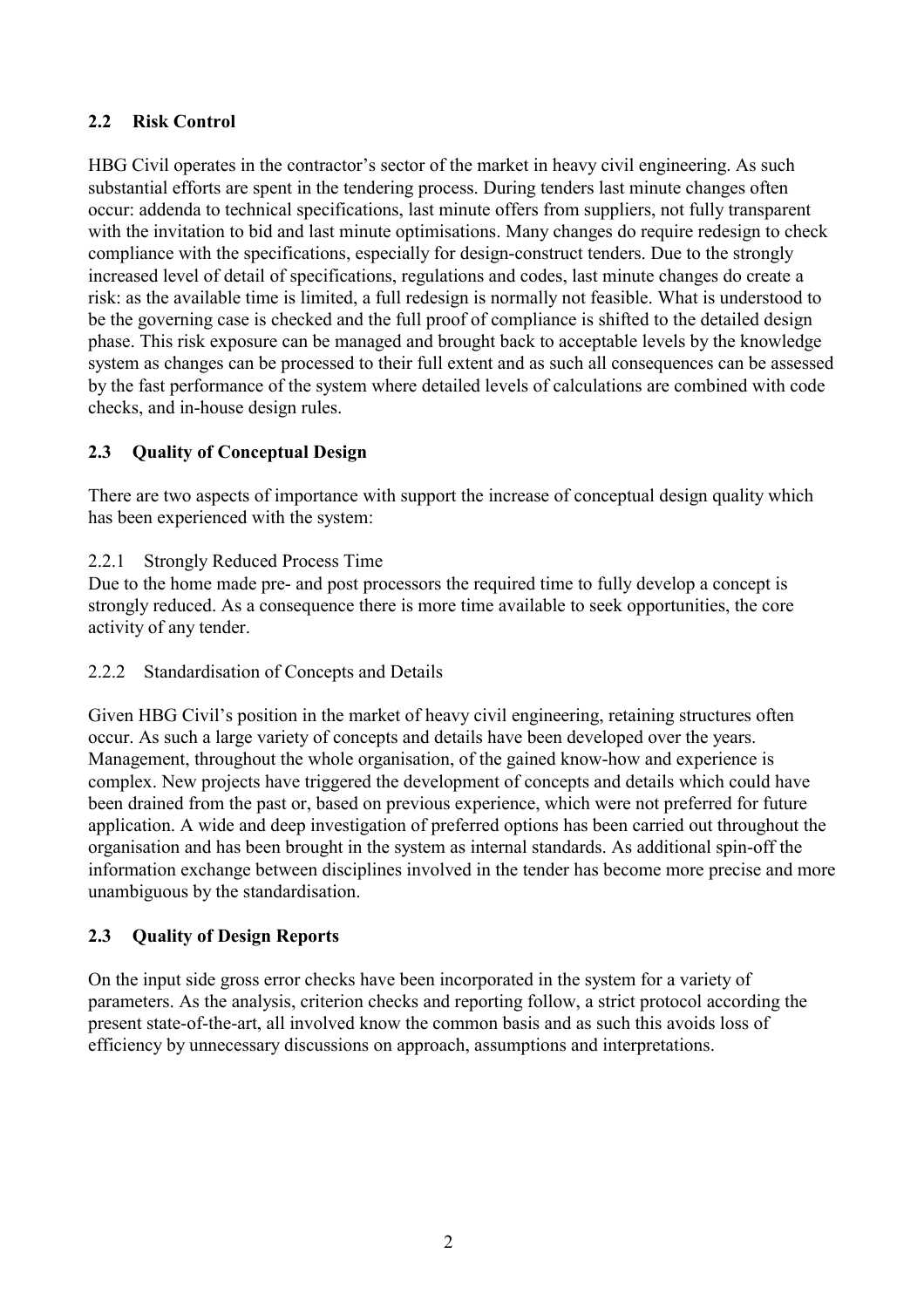## **3. Bouwput++ , the system**

## **3.1 Field of Applications**

Bouwput<sup> $+$ </sup> has been designed particularly for the tender phase of projects although many options can be applied for detailed design as well.

The system provides a full design including design report, drawings and a bill of quantities. The system can handle complete building pits consisting of:

[1] Retaining walls: steel sheet piles, combi walls and diaphragm walls

[2] Anchorage: anchor walls and tierods, grout anchors and MV piles.

[3] Strut and tie systems to support opposite walls.

The system optimises the material demand through variations of toe levels and anchorage/ support levels, incorporating a large library of profiles and using a variety of Dutch and international standards [among others EAU and EAB]

## **3.2 Components which together form Bouwput**<sup>++</sup>

The core of the system is an object oriented, knowledge based reasoning shell called Design<sup>++</sup>. This shell is linked to Autocad to provide drawings. With a link to Oracle product information of components like sheet piles, structural profiles and anchors can be incorporated. The reasoning system requires information. If such information is not available, the user will be asked for information. To structure this process a shell around  $Design^{++}$  has been developed with Galaxy, a graphical user interface.

The actual analysis is performed by well established systems for sheet piles and structural analysis of frame works.

Finally Framemaker is used to automatically generate the design report.



*Fig. 1 ………………………………*